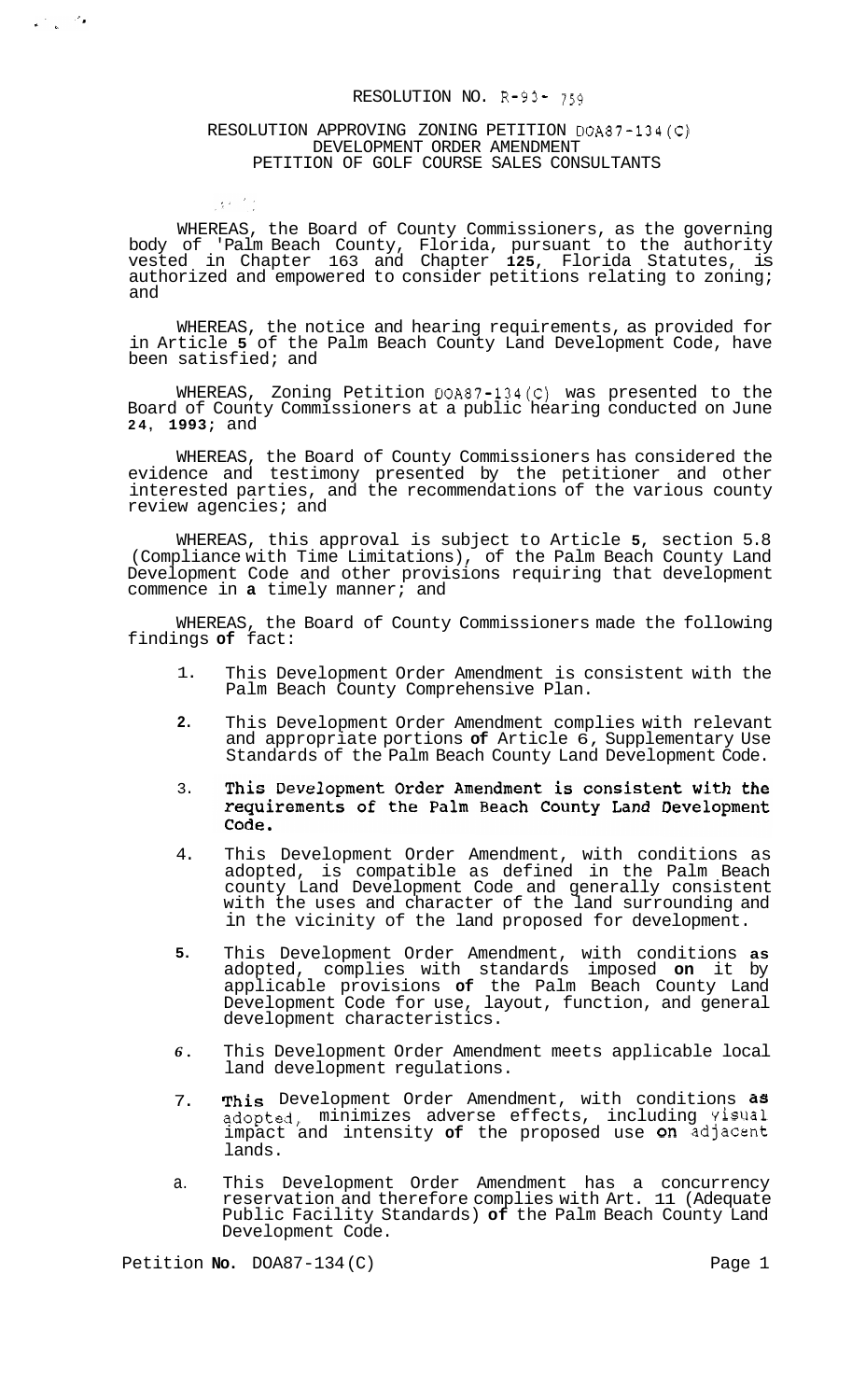- 9. This Development Order Amendment, with conditions **as**  adopted, minimizes environmental impacts, including but not limited to water, air, stormwater management, wetlands and the natural functioning of the environment.
- 10. ,,This Development Order Amendment, with conditions as adopted, will result in logical, timely and orderly : development patterns.

WHEREAS, Article **5 of** the Palm Beach County Land Development Code requires that the action of the Board of County Commissioners be adopted by resolution.

NOW, THEREFORE, BE IT RESOLVED BY THE BOARD OF COUNTY COMMISSIONERS OF PALM BEACH COUNTY, FLORIDA, that Zoning Petition DOA87-134(C) , the petition of GOLF COURSE SALES CONSULTANTS, BY DAIRELL J. SNAPP, 111, AGENT for a DEVELOPMENT ORDER AMENDMENT to amend USE LIMITATION CONDITION and allow ENTERTAINMENT, OUTDOOR **AS**  A REQUESTED USE IN A MULTIPLE USE PLANNED DEVELOPMENT, previously approved on a parcel **of** land legally described in EXHIBIT A, attached hereto and made a part hereof, and generally located on a vicinity sketch as shown on EXHIBIT B, attached hereto and made a part hereof , was approved on June 24, 1993, subject to the conditions of approval described in EXHIBIT C, attached hereto and made a part hereof.

Commissioner Roberts moved for the approval **of** the Resolution.

The motion was seconded by Commissioner **Marcus** 2nd, upon being put **to** a vote, the vote was as follows:

|                     | Absent        |
|---------------------|---------------|
| Mary McCarty, Chair |               |
| Burt Aaronson       | $Ay_{\alpha}$ |
| Ken Foster          | Aye           |
| Maude Ford Lee      | Absent        |
| Karen T. Marcus     | Aye           |
| Warren Newell       | Absent        |
| Carol A. Roberts    | ÅYe           |

The Chair thereupon declared that the resolution was duly passed and adopted this 24th day of June, 1993.

APPROVED AS TO FORM AND LEGAL SUFFICIENCY

 $\sim$ 

PALM BEACH COUNTY, FLORIDA BY ITS BOARD OF COUNTY COMMISSIONERS

BY:

.% , ... ' ' . : **\*,,.,4u\*'-'+..,,**   $BY:$ **CLERK**  $\mathbb{C}$  $\Omega$  $\alpha$  $\mathcal{L}$ Communication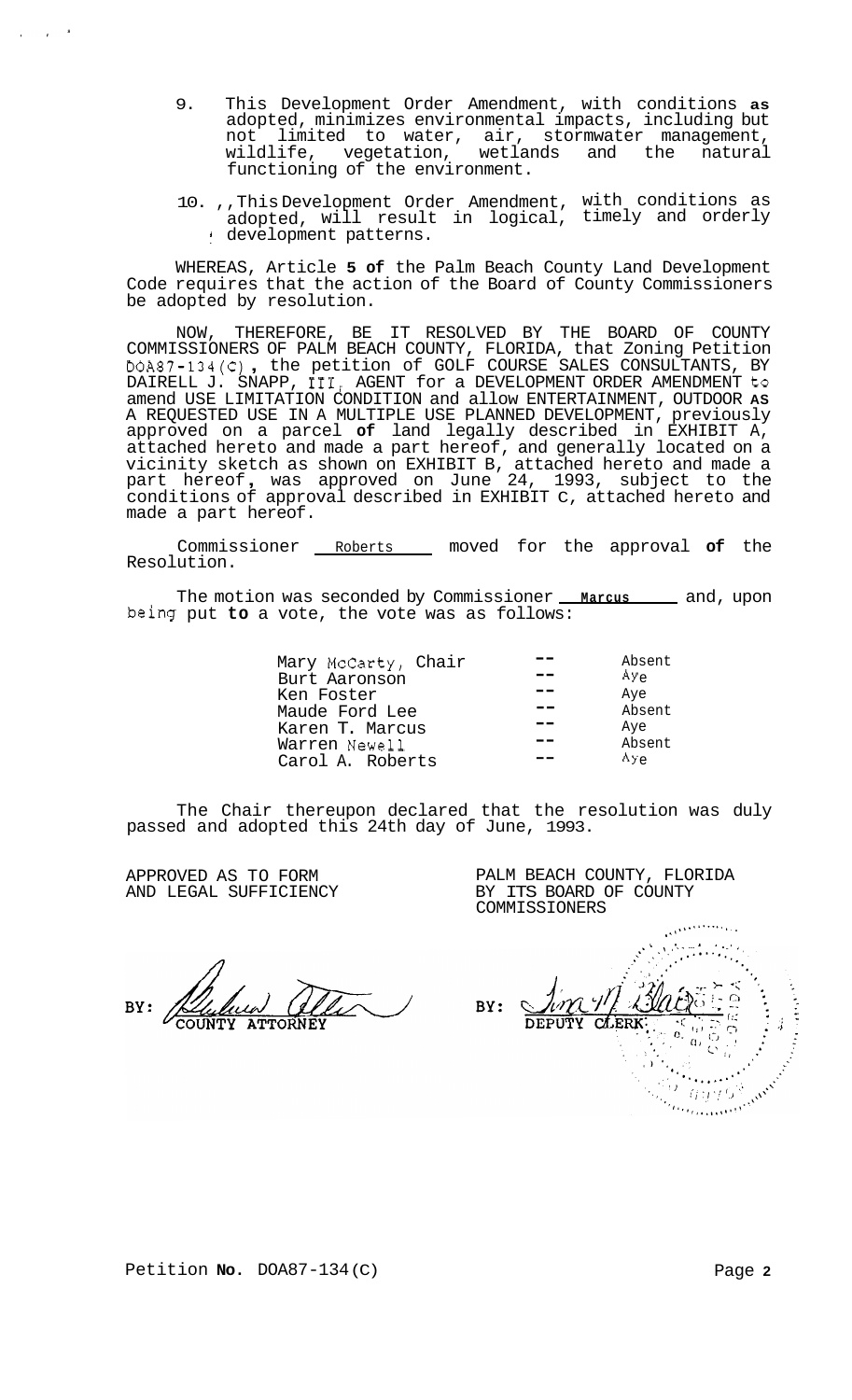# **EXHIBIT A**

#### **LEGAL DESCRIPTION**



 $\hat{\mathcal{A}}$ 

 $\frac{1}{\sqrt{2}}$ 

THE SOUTH 200 FEET OF THE NORTH 621' OF THE EAST ONE-HALF  $(E_1^1)$  OF THE NORTHEAST ONE-QUARTER  $(NE_{\frac{1}{2}}^{\frac{1}{2}})$  OF SECTION 1, TOWNSHIP 45 SOUTH, RANGE  $4^{'}2E$ , TOGETHER WITH:

THE SOUTH 328 FEET OF THE NORTH 949 FEET OF THE EAST ONE HALF  $(\mathbb{E}^1)$  OF THE NORTHEAST ONE-QUARTER (NE<sup>1</sup>) OF THE SOUTHWEST ONE-QUARTER (SW<sup>1</sup>) OF SECTION **1,** TOWNSHIP **45** SOUTH, RANGE **42** EAST, PALM BEACH COUNTY, FLORIDA **TLESS** THE EAST 67 FEET THEREOF FOR THERIGHT-OF-WAY OF MILITARY TRAIL). SUBJECT TO EASEMENTS, RESERVATIONS, RESTRICTIONS AND RIGHTS OF WAY OF RECORD.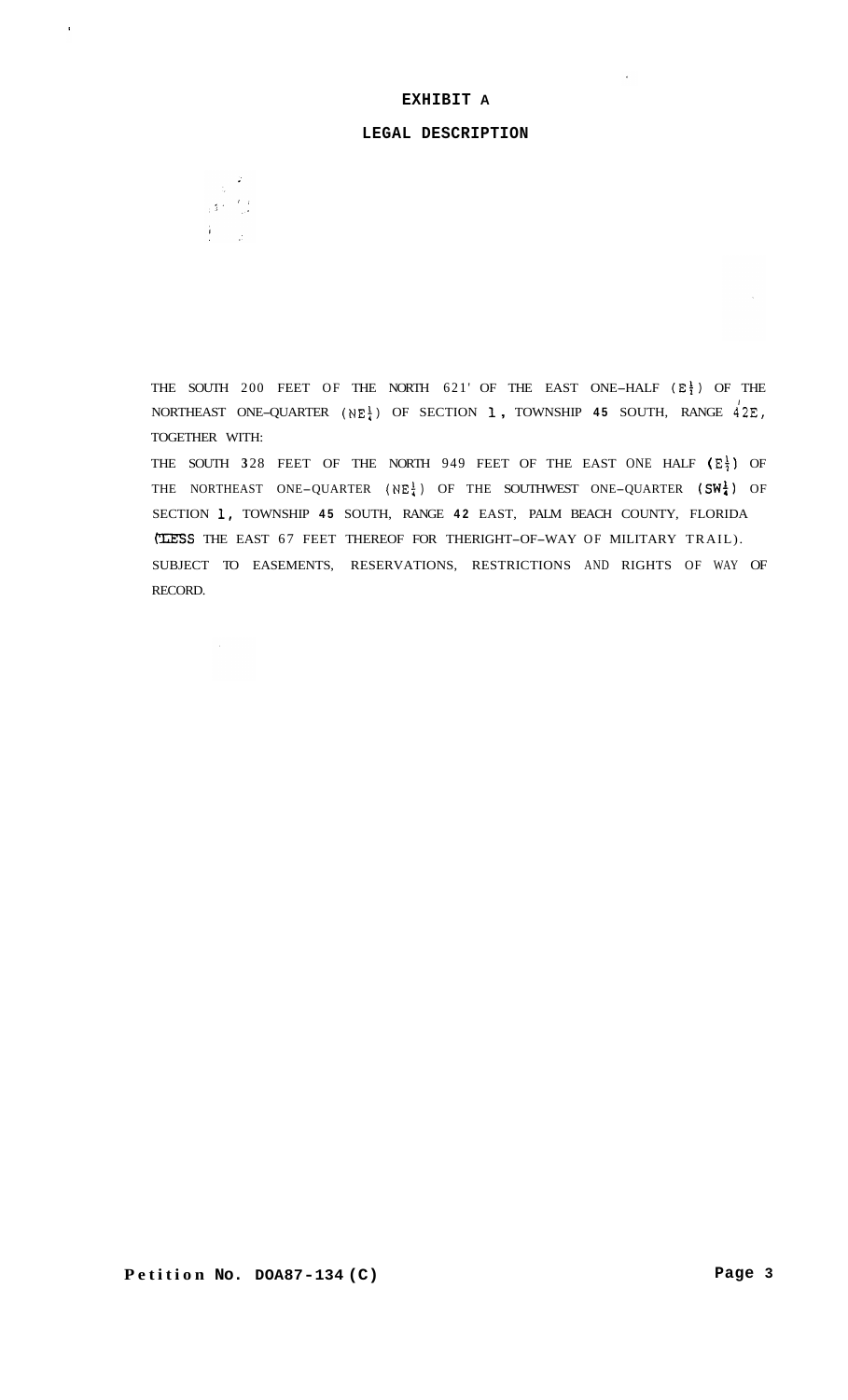

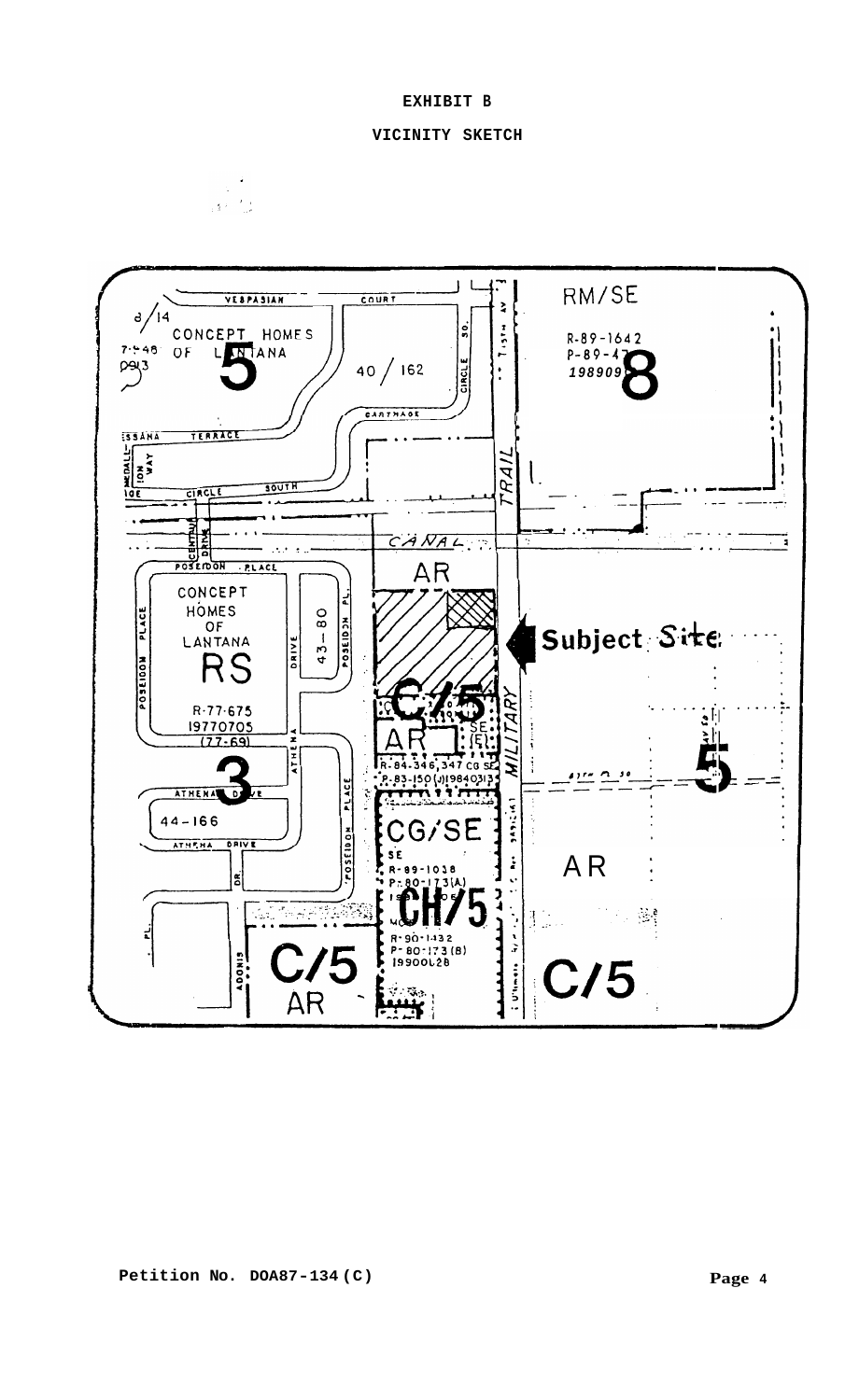### EXHIBIT C

## CONDITIONS **OF** APPROVAL

#### A. GENERAL

- l., ,All pervious conditions of approval applicable to the ' subject property have been consolidated as contained *<sup>1</sup>*.herein. The petitioner shall comply with all lrevious 'conditions**of** approval, including original deadlines for Palm Beach County's Land Development Code Article 5 Compliance, as amended, unless expressly modified. (MONITORING)
- 2. **Prior to site plan certification, the site plan ishall be amended to indicate the following:** 
	- **a. Redesign of the four (4) parking aisles in the northwest portion of the site to provide colrtinuous vehicular traffic circulation.**
	- **b. Existing vegetation and proposed landscaping as per Condition Nos. 6, 8, 9, and 10, below.** (Previously Condition Number 1, Petition Number 87-134, Resolution Number R88-1802) (ZONING)
- 3. Condition Number 2, Petition Number 87-134, Re:;olution Number R88-1802, which currently states:

**Use of the site shall be limited to a bowling center with an accessory snack bar and lounge.** (Previously

Is hereby amended to state:

Use **of** the site shall be limited to a bowling center with accessory snack bar and lounge, and an outdoor m.iniature golf course with accessory snack bar/retail **shop** and picnic area. (CODE ENFORCEMENT/ZONING)

- 4. Access to the lounge, other than for emergencies, shall **be entirely interior to the bowling center.** (Previously Condition Number 3, Petition Number 87-134, Resolution Number R88-1802) (CODE ENFORCEMENT/ZONING)
- **5. No storage or placement of any materials, refuse, equipment or accumulated debris shall be permitted on the exterior of the bowling center.** (Previously Condition Number 5, Petition Number 87-134, Resolution Number R88-*<sup>L</sup>*1802) (CODE ENFORCEMENT)
- 6. **There shall be no stock loading or dumpster pickup between the hours of 8:00 p.m. and 7:00 a.m.** (Previously Condition Number 7, Petition Number 87-134, Resolution Number R88-1802) (CODE ENFORCEMENT)
- 7. **Prior to the issuance of building permits, pe';itioner shall record a Unity of Control covering the ent ire 7.32**  acre site. Two (2) copies of the properly executed **assignment of the Unity of Title documents shall be**  submitted to the Zoning Division simultaneously vith the **approval for a building permit.** (Previously Condition Number 11, Petition Number 87-134, Resolution Number R88- 1802) (BUILDING/COUNTY ATTORNEY)
- 8. The bowling alley shall be limited to 53 lanes until the contract for the four (4) lanning of Military Trill from Hypoluxo Road to Lantana Road has been let. (Previously condition Number **2,** Petition.Number 87-134 **(B)** , **Rer;olution**  Number R90-54) (ENGINEERING) (note: Military **tl'rail is**  four lanned 6/24/93)

Petition No. 00A87-134(C) Page 5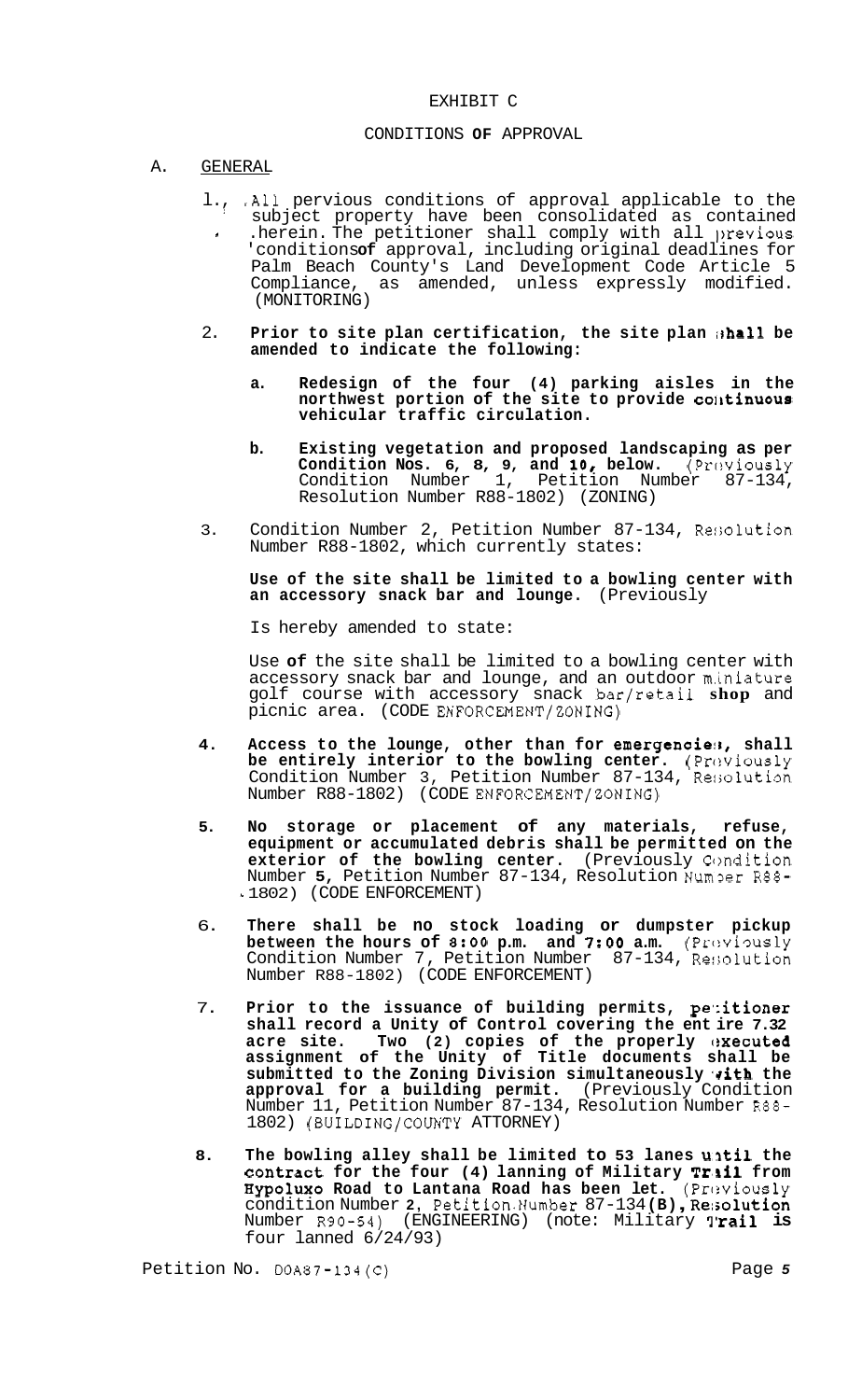#### B. BUILDING AND SITE DESIGN

- 1. **Lighting used to illuminate the premises s1.all be**  directed away from streets and neighboring **properties. ,Lighting within the western 100 feet of the site rihall be ,l,imited to fixtures that are a maximum of twelve (12) feet in height.** (Previously Condition Number 4, Fetition *<sup>l</sup>*Number 87-134, Resolution Number R88-1802) (BUIIDING)
- **2. The dumpsters shall be located on the eastern hall! of the site and shall be screened by a six (6) foot high wing wall.** (Previously Condition Number 6, Petition Nurlber 87- 134, Resolution Number R88-1802) (ZONING)
- 3. All architectural features on the miniature golf course shall be limited to a maximum height of fifte:n (15) feet, measured from finished grade to the highest point. (BUILDING)
- 4. The miniature golf course site lighting shall be limited to a maximum of fifteen (15) feet in height, measured form finished grade to the highest point. (BUILDING)

## C. HEALTH

 $\sim$   $\lambda$ 

- 1. Sewer service is available to the property. Therefore, no septic tank shall be permitted on the  $s$ it $\ldots$  All existing on-site sewage disposal systems must be abandoned in accordance with Chapter 10D-6, FAC and Palm Beach County ECR-I. (HEALTH)
- **2.** Water service is available to the property. Therefore, no well shall be permitted on the site to provide potable water. All existing on-site potable water supply systems must be abandoned in accordance with Palm Beach County ECR-I1 . (HEALTH)

## **E.** ENGINEERING

- 1. The developer shall retain the stormwater runoff in accordance with all applicable agency requirements in effect at the time of the permit application. However, at **a minimum, this development shall retain onsite ttree (3) inches of the stormwater runoff generated by a three (3) year-one (1) hour storm as required by the Permit Section, Land Development Division. The drainage system shall be maintained in an acceptable condition as approved by the County Engineer. In the event that the drainage system is not adequately maintailled as**  determined by the County Engineer, this matter vill be **referred to the Code Enforcement Board for enforcement.**  (Previously Condition Number 15, Petition Number 57-134, Resolution Number R88-1802) (ENGINEERING)
- 2. **The developer shall pay for the design and construction of a left turn lane south approach on Military Trail at the projects northern most entrance; construction to be a part of Military Trail Project #83-219. At Paln Beach County's option the developer shall construct** *11* **right turn lane north approach at the projects north entrance concurrent with four lanning of Hilitary Trail Project #83-219. Should this section of roadway be six lrned by Palm Beach County the right turn lane requirement shall be deleted.** (Previously Condition Number **3,** Pztition Number 87-134 **(A),** Resolution Number R39-937) Number 87-134(A),<br>(ENGINEERING)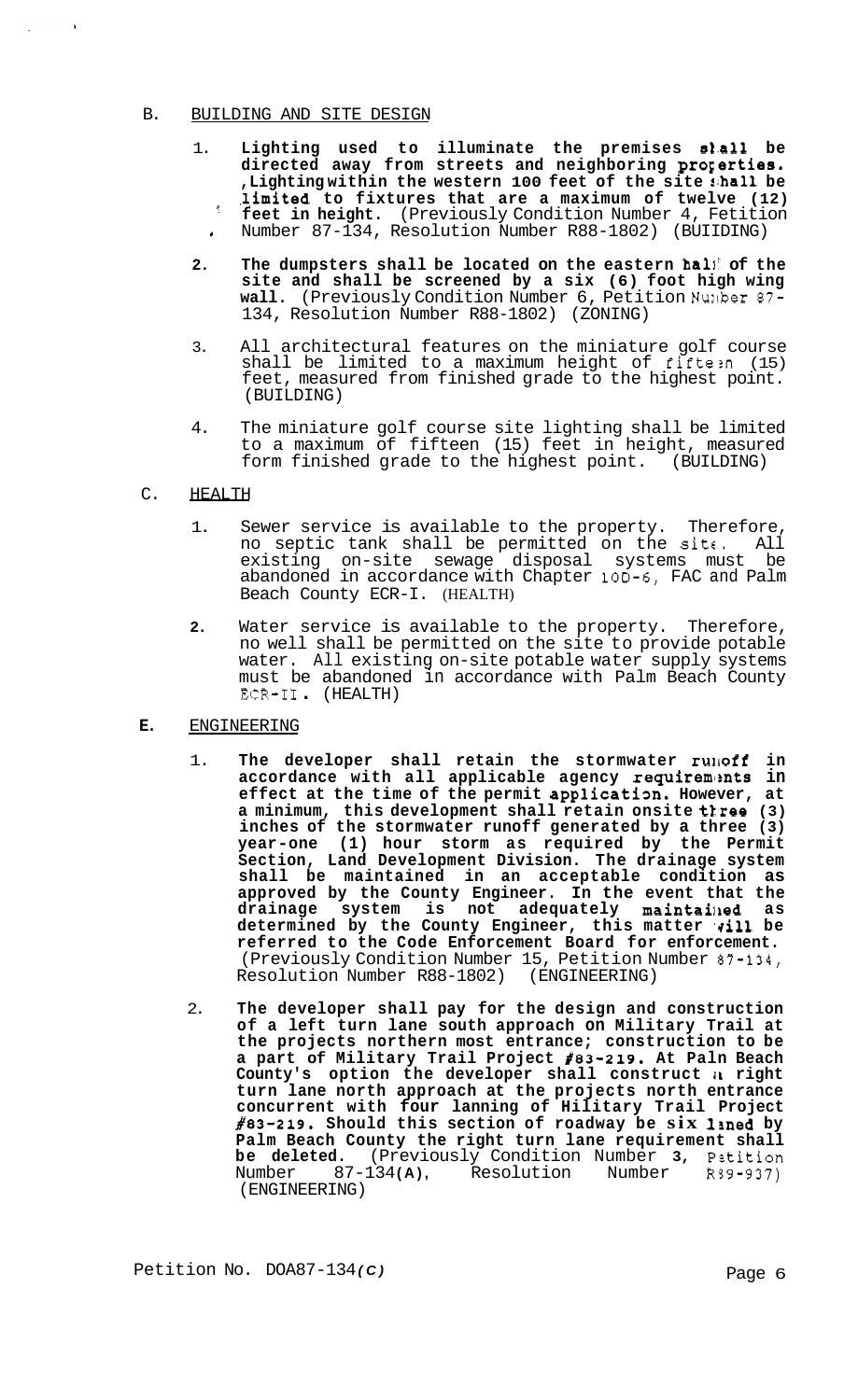- **3. The property owner shall pay a Fair Share Pee in the amount and manner required by the "Pair Bhare**  Contribution for Road Improvements O**rdinance**" as it **presently exists or as it may from time to time be amended. The Fair Share Pee for this project preslrntly is \$47,418.00 (1770 trips x \$26.79 per trip).** (Prt!viously Condition Number 18, Petition Number 87-134, Resolution ,Number R88-1802) (ENGINEERING)
	- *<sup>I</sup>'* (Palm Beach County records indicate this condition has ; been complied with.)
- 4. Prior **to** issuance **of** a building permit the developer shall obtain an onsite drainage permit **from** the County This permit application shall reflect the drainage into this site from the adjacent Don Carter bowling center in accordance with the original drainage design for the Don Carter bowling center, in addition to the drainage generated by this site. (ENGINEERING)
- F. LANDSCAPE GENERAL
	- 1. **Existing Slash Pines within all perimeter landscape strips and interior landscape islands and medians shall be preserved. Petitioner shall submit an Alternative Landscape Betterment Plan at the time of Site Plan Review Committee submittal to be allowed to manipulr,te the spacing of the required interior landscape islimds in order to preserve more Slash Pines.** (Previously Condition Number 8, Petition Number 87-134, Resolution Number R88- 1802) (ZONING)
	- **2. The two existing, mature Royal Palms shall be prserved or re-located on site.** (Previously Condition Nuinber **9,**  Petition Number 87-134, Resolution Number R8 3-1802) (ZONING)
	- **3. Petitioner shall maintain a ten (10) foot wide 1a:ldscape strip along the western property line. Within this strip a six (6) foot high CBS wall shall be installed, e:risting slash pines shall be preserved, and additional native canopy trees a minimum of twelve (12) feet in height**  shall be planted to establish a vegetative buffar with **trees no more than twenty-five (25) feet apart (on center). The six (6) foot high wall shall ]receive architectural treatment on both sides and sh511 be maintained in a good condition and appeimance.**  (Previously Condition Number 10, Petition Number 117-134, Resolution Number R8P-1802) (ZONING)
	- 4. All tees required to be planted on site by this approval shall meet the following minimum supplemental standards at installation:

| a.<br>b. | Tree height:<br>Trunk diameter: | fourteen (14) feet.<br>3.5 inches measured 4.5 feet                                                                                                                                                                          |
|----------|---------------------------------|------------------------------------------------------------------------------------------------------------------------------------------------------------------------------------------------------------------------------|
|          |                                 | above grade.                                                                                                                                                                                                                 |
|          | <b>c.</b> Canopy diameter:      | seven (7) feet. Diameter shall<br>be determined by the average<br>canopy radius at 3 points<br>measured from the trunk to the<br>outermost branch tip. Each<br>radius shall measure at least<br>3.5 feet in length. (ZCNING) |